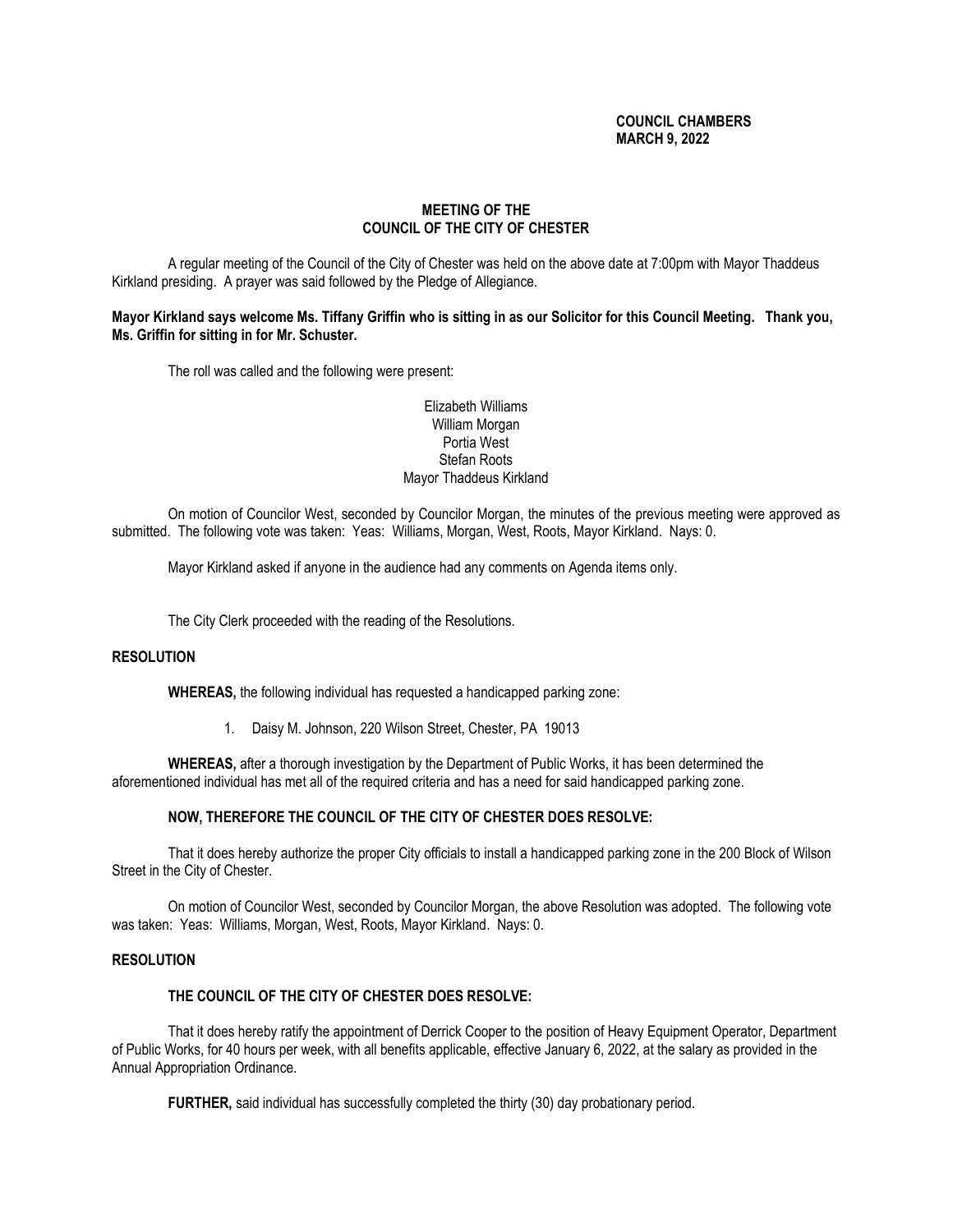**FURTHER,** said appointment is contingent upon successful completion of all the pre-employment requirements being provided to Human Resources within thirty (30) days of this appointment.

On motion of Councilor West, seconded by Councilor Morgan, the above Resolution was adopted. The following vote was taken: Yeas: Williams, Morgan, West, Roots, Mayor Kirkland. Nays: 0.

#### **RESOLUTION**

## **THE COUNCIL OF THE CITY OF CHESTER DOES RESOLVE:**

That it does hereby ratify the appointment of Damon Wilson to the position of Laborer, Department of Public Works, for 40 hours per week, with all benefits applicable, effective January 6, 2022, at the salary as provided in the Annual Appropriation Ordinance.

**FURTHER,** said individual has successfully completed the thirty (30) day probationary period.

On motion of Councilor West, seconded by Councilor Morgan, the above Resolution was adopted. The following vote was taken: Yeas: Williams, Morgan, West, Roots, Mayor Kirkland. Nays: 0.

#### **RESOLUTION**

# **THE COUNCIL OF THE CITY OF CHESTER DOES RESOLVE:**

That it does hereby ratify the appointment of Madeline Clausell, to the position of Secretary, License and Inspection, Department of Public Safety, effective February 28, 2022, to work no more than 37.5 hours per week, with a thirty (30) day probationary period, with no benefits, at the salary as provided in the Annual Appropriation Ordinance, pursuant to the Agreement between the City of Chester and Teamsters.

On motion of Councilor West, seconded by Councilor Morgan, the above Resolution was adopted. The following vote was taken: Yeas: Williams, Morgan, West, Roots, Mayor Kirkland. Nays: 0.

## **RESOLUTION**

## **THE COUNCIL OF THE CITY OF CHESTER DOES RESOLVE:**

That it does hereby ratify the appointment of Elease Elam to the position of Building Compliance Monitor, Department of Public Affairs, for 37.5 hours per week, effective February 28, 2022, with no benefits, at the salary as provided in the Annual Appropriation Ordinance.

**FURTHER,** this is a temporary position and will end when the search process has been exhausted.

On motion of Councilor West, seconded by Councilor Morgan, the above Resolution was adopted. The following vote was taken: Yeas: Williams, Morgan, West, Roots, Mayor Kirkland. Nays: 0.

### **RESOLUTION**

## **THE COUNCIL OF THE CITY OF CHESTER DOES RESOLVE:**

That it does hereby ratify the appointment of Lamont Collins to the position of Residential Housing Inspector, License and Inspection, Department of Public Safety, with a sixty (60) day probationary period, with no benefits, effective February 28, 2022, at the salary range as provided in the Annual Appropriation Ordinance.

**FURTHER,** said appointment is contingent upon successful completion of all certification requirements being provided to Human Resources within ninety (90) days of date of this appointment.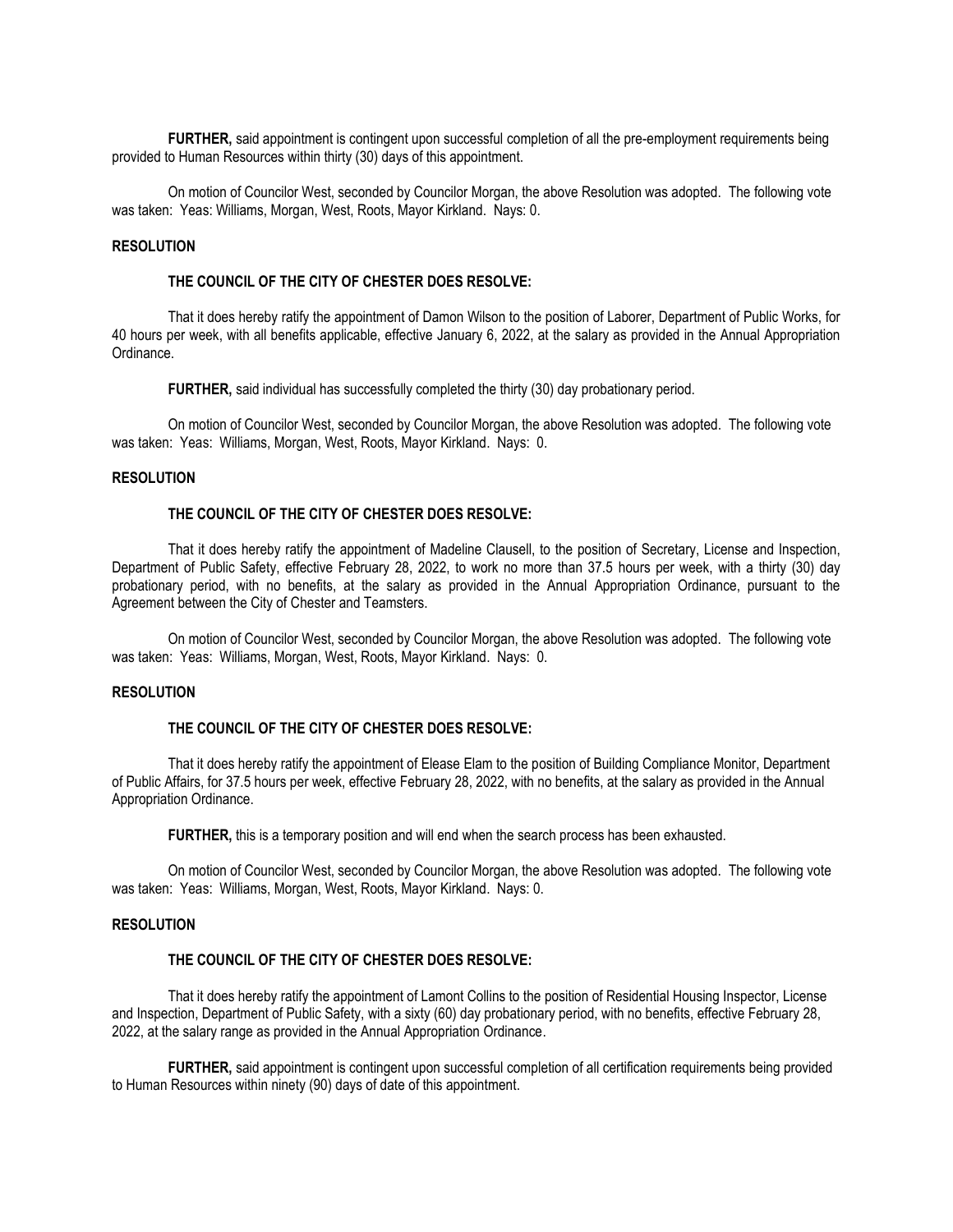On motion of Councilor West, seconded by Councilor Morgan, the above Resolution was adopted. The following vote was taken: Yeas: Williams, Morgan, West, Roots, Mayor Kirkland. Nays: 0.

### **RESOLUTION**

### **THE COUNCIL OF THE CITY OF CHESTER DOES RESOLVE:**

That it does hereby ratify the promotion of the following individuals to the position of Captain, Bureau of Fire, Department of Public Safety, effective February 28, 2022, with a ninety (90) day probationary period, at the salary range as provided in the Annual Appropriation Ordinance.

> Amy DeNight Brian Decker Kevin Postlewait

On motion of Councilor West, seconded by Councilor Morgan, the above Resolution was adopted. The following vote was taken: Yeas: Williams, Morgan, West, Roots, Mayor Kirkland. Nays: 0.

#### **RESOLUTION**

#### **THE COUNCIL OF THE CITY OF CHESTER DOES RESOLVE:**

That it does hereby authorize the appointment of Travis Thomas, as a member of the Civil Service Commission, term to expire December 31, 2025.

On motion of Councilor West, seconded by Councilor Morgan, the above Resolution was adopted.

#### **Councilman Roots says this is one of the Resolutions our Receiver wanted us to pull.**

**Mayor Kirkland says correct.**

**Councilman Roots says why didn't we.**

**Mayor Kirkland says Receiver Doweary asked us to pull this Resolution. I chose not to pull it for a very simple reason (#1) This Resolution has nothing to do with Finances here in the City. It's a very simple Resolution that (Mayor Kirkland reads the legal jargon from the Pennsylvania Statues Title 11) (See Attachment #1). Reason (#2) I was being pressured in the past to hurry up and make selections. Reason (#3) It is the Authority of the Board as Elective Officials to place names of individuals whom they believe are highly qualified to sit on the Board. The names that I've put forth is Travis Thomas who is a former Fire Commissioner here in the City. The other one is William "Al" Jacobs who is an Attorney who has been practicing Law for the past 30 years and the third person is Joe Morse, a retired Firefighter. The last two persons are alternates. So, we needed to fill this Board.**

The following vote was taken: Yeas: Williams, Morgan, West, Mayor Kirkland. Nays: Roots.

### **RESOLUTION**

## **THE COUNCIL OF THE CITY OF CHESTER DOES RESOLVE:**

That it does hereby authorize the appointment of the following individuals as alternate members of the Civil Service Commission, terms to expire as stated.

Name Term of Office

William "Al" Jacobs, Esq. No. 1998. Compared to December 31, 2025 Joseph Morse **December 31, 2025**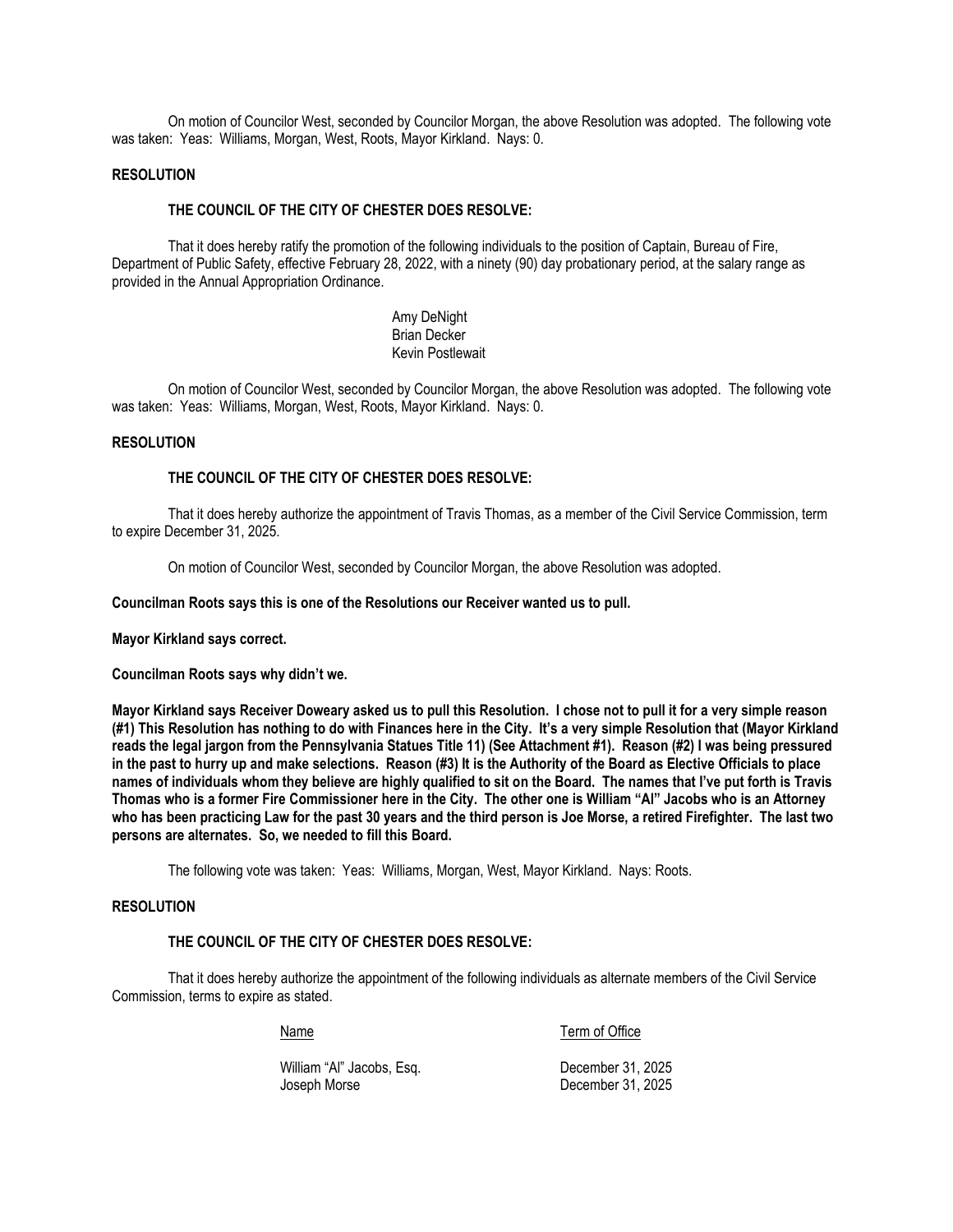On motion of Councilor West, seconded by Councilor Morgan, the above Resolution was adopted. The following vote was taken: Yeas: Williams, Morgan, West, Mayor Kirkland. Nays: Roots.

### **RESOLUTION**

### **THE COUNCIL OF THE CITY OF CHESTER DOES RESOLVE:**

That it does hereby accept the recommendation of the Chester Selection Committee and does hereby appoint CH Planning, as a consultant to the Chester Planning Department to update the City of Chester Vision 2020 Plan, for an amount not to exceed One Hundred Thousand Dollars (\$100,000.00).

**FURTHER,** said project shall be funded through a grant from the Department of Community and Economic Development.

**FURTHER,** a contract shall be prepared in accordance with the specifications and to the satisfaction of City Council.

On motion of Councilor West, seconded by Councilor Morgan, the above Resolution was adopted.

**Mayor Kirkland says this is something else we've been trying to pass for a few weeks now. The Receiver chose to ask us to remove it and start all over in our RFP's because under his thinking they were going to be some more persons. I guess he had some more persons who wanted to put in their proposals which cost us money to put back in the paper. After we did it for the second time the same persons put in their Request For Proposal. We went through the process once again…delayed again…and now were at this point where we should have been approximately a month ago.** 

The following vote was taken: Yeas: Williams, Morgan, West, Roots, Mayor Kirkland. Nays: 0.

## **RESOLUTION**

### **THE COUNCIL OF THE CITY OF CHESTER DOES RESOLVE:**

That it is necessary for the City of Chester to engage the services of special legal counsel to represent the City in the matter of Davin, D. v. City of Chester, et al, NO. 336, MD 2020, Petition of Mandamus, in the Commonwealth Court of Pennsylvania.

**FURTHER,** it does hereby authorize the City Solicitor to engage the services for and on behalf of the City of Chester.

On motion of Councilor West, seconded by Councilor Morgan, the above Resolution was adopted. The following vote was taken: Yeas: Williams, Morgan, West, Roots, Mayor Kirkland. Nays: 0.

### **RESOLUTION**

### **THE COUNCIL OF THE CITY OF CHESTER DOES RESOLVE:**

That the officials of the City of Chester, Delaware County, Pennsylvania, in regular session assembled on the 9th day of March, 2022, do hereby make an application for County Liquid Fuel Tax Funds in the amount of Fifty-four Thousand One Hundred Thirty-five Dollars (\$54,135.00) to be used for the 2022 Street Resurfacing Program.

**FURTHER,** that all materials used and work done hereunder shall conform to the current Pennsylvania Department of Transportation specifications or specifications approved by the Department and all work will be done within the legal right of way.

On motion of Councilor West, seconded by Councilor Morgan, the above Resolution was adopted. The following vote was taken: Yeas: Williams, Morgan, West, Roots, Mayor Kirkland. Nays: 0.

### **RESOLUTION**

**THE COUNCIL OF THE CITY OF CHESTER DOES RESOLVE:**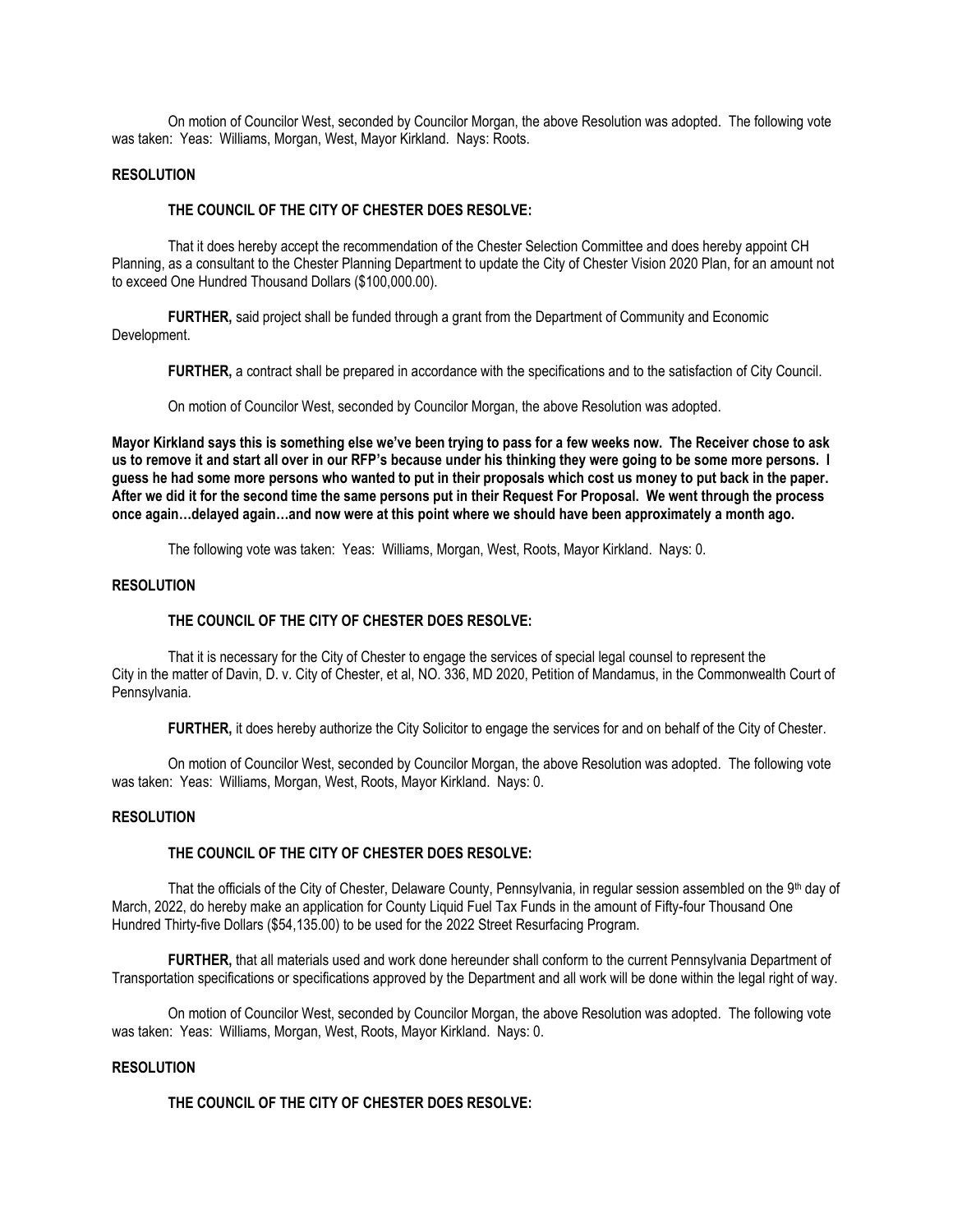That it does hereby authorize the proper City official to prepare the specifications for the advertisement of bids for the following:

1. Sale of Used Fire Equipment through Municibid

FURTHER, that it does hereby authorize the proper City official to advertise on Municibid.

On motion of Councilor West, seconded by Councilor Morgan, the above Resolution was adopted. The following vote was taken: Yeas: Williams, Morgan, West, Roots, Mayor Kirkland. Nays: 0.

# **RESOLUTION**

**WHEREAS,** the City of Chester owns various fire vehicles that are no longer in usable condition and the cost to repair those vehicles greatly exceeds the value of the vehicles; and

**WHEREAS,** each vehicle has been dismantled for usable parts and based on their age, condition, and mileage, it has been determined that each vehicle has an estimated value of less the \$1,000 each; and

**WHEREAS,** the vehicles have been placed out for bid previously and received no bids; and

**WHEREAS,** the City is under pressure to remove the vehicles from our service vendor's property, who has stored the vehicles for over two years at no cost to the City.

### **NOW, THEREFORE, THE COUNCIL OF THE CITY OF CHESTER DOES RESOLVE:**

That it does hereby authorize the following vehicles transferred to Loungo's Towing:

| YEAR | <b>MODEL</b> | VIN      |
|------|--------------|----------|
| 1990 | Pierce Lance | LA000466 |
| 1989 | Pierce Dash  | KA040333 |
| 1989 | Pierce       | KA040385 |

**FURTHER,** prior to transfer all identifiable markings an emblems will be removed from all vehicles.

**FURTHER,** it does hereby authorize the proper City officials to take all necessary actions for the proper transfer and disposal of the aforementioned vehicles in accordance with the Third-Class City Code and final approval of the City Solicitor.

On motion of Councilor West, seconded by Councilor Morgan, the above Resolution was adopted. The following vote was taken: Yeas: Williams, Morgan, West, Roots, Mayor Kirkland. Nays: 0.

### **RESOLUTION**

**WHEREAS,** the City of Chester received payment for the installation of a handicap parking zone in the 300 Block of E. 23rd Street, in the amount of Twenty-five Dollars (\$25.00); and

**WHEREAS,** after a thorough investigation by the Department of Public Works, it has been determined the aforementioned individual does not meet the required criteria; and

**WHEREAS,** 72 Pa C.S.A. Section 5566(b) provides for the refund of monies paid to a political subdivision which is not legally entitled to said monies, within three (3) years of payment thereof.

### **NOW, THEREFORE, THE COUNCIL OF THE CITY OF CHESTER DOES RESOLVE:**

That it does hereby authorize the refund of Twenty-five Dollars (\$25.00) to Junius Davis, which represents the reimbursement of the sum paid, for the aforementioned service.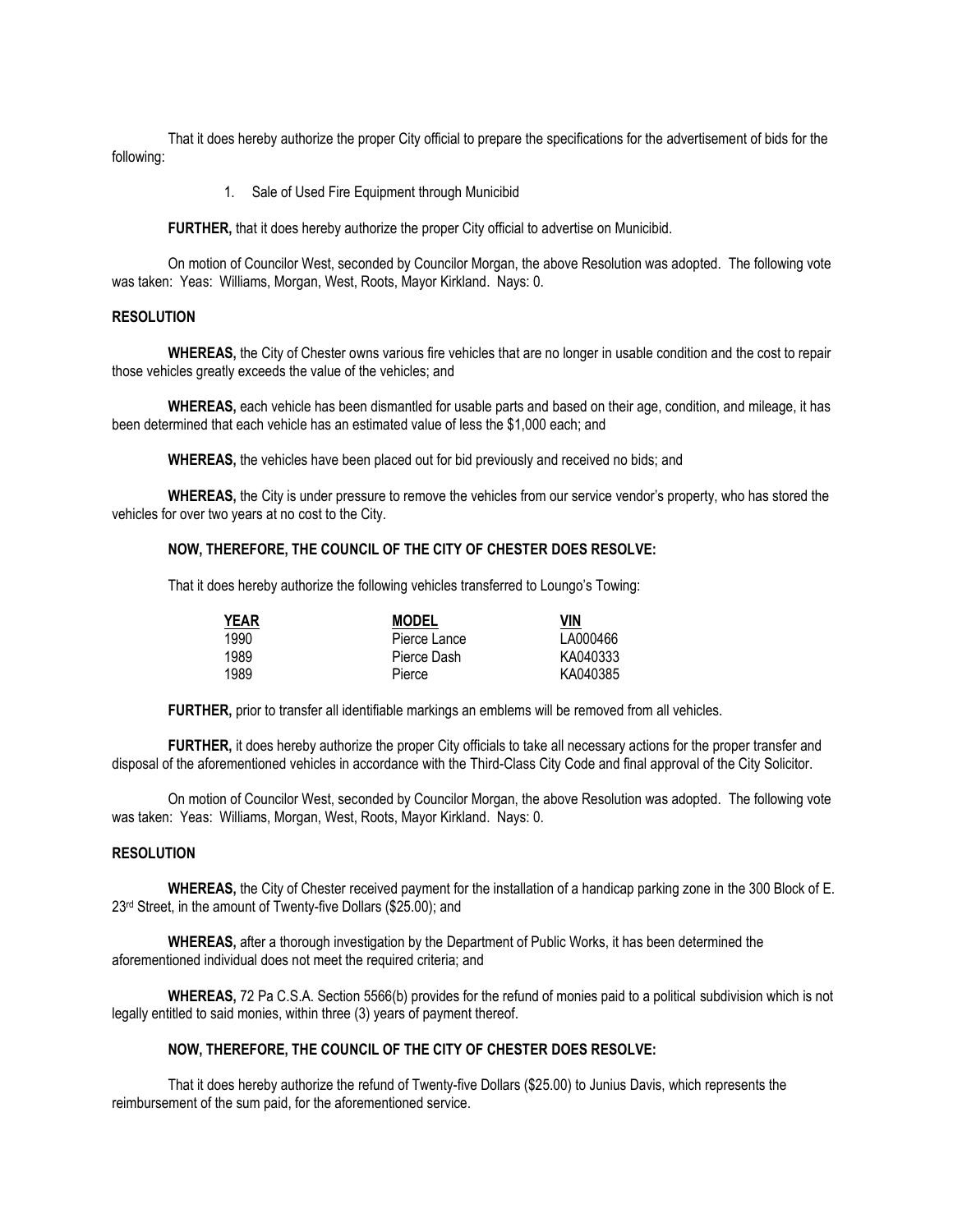On motion of Councilor West, seconded by Councilor Morgan, the above Resolution was adopted. The following vote was taken: Yeas: Williams, Morgan, West, Roots, Mayor Kirkland. Nays: 0.

### **RESOLUTION**

#### **THE COUNCIL OF THE CITY OF CHESTER DOES RESOLVE:**

That it does approve and order payment of a series of bills and refunds as prepared by the Department of Accounts and Finance and as shown on Expenditure Approval List dated March 7, 2022 attached hereto and made a part hereof, subject to approval from the Department of Accounts and Finance.

On motion of Councilor West, seconded by Councilor Morgan, the above Resolution was adopted.

**Councilman Roots says Councilman Morgan is there any way we can get these reports before the Agenda Meeting.**

**Councilman Morgan says yes. As I mentioned in Deliberative on Monday, we will make sure that we get the Expenditure List to Mayor and Council when the actual Deliberative Agenda comes out the week prior to the Council Day.** 

The following vote was taken: Yeas: Williams, Morgan, West, Roots, Mayor Kirkland. Nays: 0.

The City Clerk proceeded with the reading of the Ordinances.

**BILL NO. 1 ORD. 1, 2022**

### **AN ORDINANCE LAST AND FINAL READING**

**AN ORDINANCE OF THE CITY OF CHESTER, DELAWARE COUNTY, PENNSYLVANIA, AMENDING ARTICLE 1327 ENTITLED "ALLOWED USES IN PRIMARILY NON-RESIDENTIAL ZONING DISTRICTS" OF THE CODIFIED ORDINANCES OF THE CITY OF CHESTER, 1978, AS SUPPLEMENTED AND AMENDED TO REVISE SUBSECTION 1327.01(c) ENTITLED "INSTITUTIONAL/SEMI-PUBLIC USES" TO CHANGE THE W-1 ZONING DISTRICT FROM PERMITTED BY RIGHT TO NOT PERMITTED AND REPEALING ALL ORDINANCES OR PARTS OF ORDINANCES INCONSISTENT THEREWITH.**

On motion of Councilor West, seconded by Councilor Morgan, Bill No. 1, 2022 was passed on its Last Reading. The following vote was taken: Yeas: Williams, Morgan, West, Roots, Mayor Kirkland. Nays: 0

**BILL NO. 2 ORD. \_\_, 2022**

## **AN ORDINANCE FIRST READING**

**AN ORDINANCE OF THE CITY OF CHESTER, DELAWARE COUNTY, PENNSYLVANIA, APPROVING THE EDITING AND INCLUSION**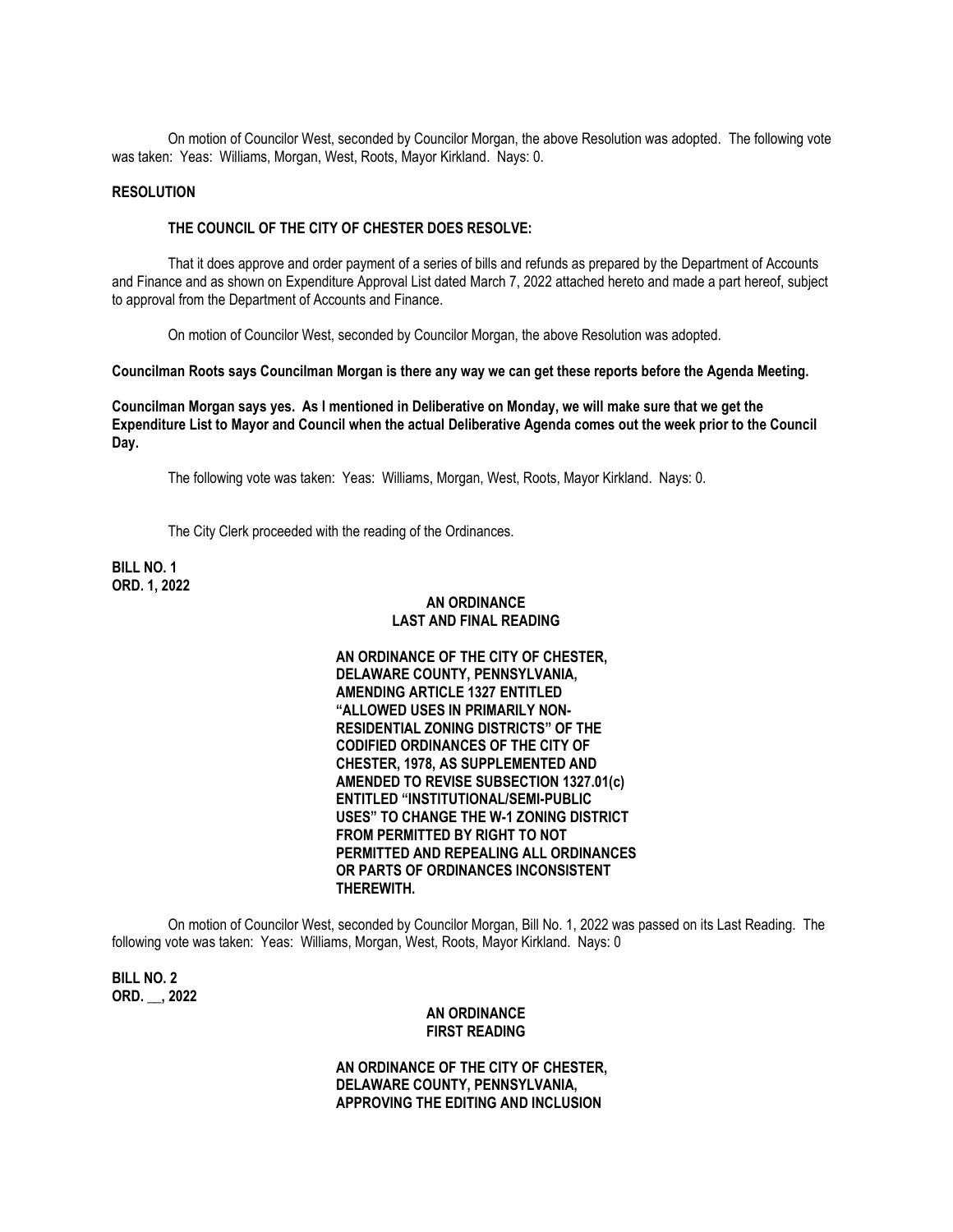## **OF CERTAIN ORDINANCES AS PARTS OF THE VARIOUS COMPONENT CODES OF THE CODIFIED ORDINANCES OF CHESTER, PENNSYLANIA.**

On motion of Councilor West, seconded by Councilor Morgan, Bill No. 2, 2022 was passed on its First Reading. The following vote was taken: Yeas: Williams, Morgan, West, Roots, Mayor Kirkland. Nays: 0

#### **Swearing-In of Fire Captains**

**Amy DeNight Brian Decker Kevin Postlewait**

#### **Public Comment**

**NONE**

**Mayor Kirkland says** Mr. Crawford we just opened up a Sub-Station at Everest Care. It used to be one there may years ago. At that time, it was Community Hospital. In hopes to having more presence on that end of town.

**Councilwoman Williams says** on March 19, there will be an Open House here for people that need their Mortgage paid from 11a-2p. Also, on that date, there will be a Gentleman here to do phones and tablets. They are free if you qualify. **To All the Women out there We Rule The World!**

**Councilman Morgan says** we have a few openings here in the City of Chester. If you are interested, please go onto our Website and look for the tab that says jobs. You can email your information to (inaudible) chestercity.com. Some of you may have received the County Tax Bill already. We are having a few issues with the new financial software. The plan is to try and get those tax bills out by the end of the month. The American Rescue Plan, back in October of 2021, we had a discussion with community stakeholders to talk about the American Rescue Plan and how we'll try and intend to use those funds for the Community. One will be to provide an update and project tracker information on what we're going to do with the American Rescue Plan money. I believe this month we are looking to do some communications out to the Community. So please be aware and look for the flyers we will have on Social Media as we look to promote that. Lastly, I know that there has been some information put out there via the news or networks individuals can read from…what I will say is that this Mayor and Council has been elected by the people here in the City of Chester has and will continue to serve each and every individual here. We are elected here to do what is necessary to put the City of Chester in a better position of what it was the day before. I am 100% positive when I say that we don't need anybody that's an outsider, not from the City of Chester, to come here and say what they think is best for our own Residents. For me, myself and in my Department, Department of Accounts and Finance, those individuals work tirelessly…day and night and on the weekends to do what's necessary for that department. To get the tax bills out. To make sure that the employees here have what they need when it comes to Human Resources related and make sure we get those payments out to vendors that are providing services to the City of Chester. I am going to do everything possible to make sure that the City of Chester is going to continue to move in the right direction. Whether if its in regards to Health, Finances, Business, Economic Development, you name it were going to do what is necessary to keep moving the ball forward. If there's anyone whether it's a Consultant or an individual that's here for the greater good in the City of Chester, I'm sure that Mayor and Council does not have a problem or an issue sitting down with them and talking about partnerships and collaborations. We have done that before; we've done it in the past and we continue to do it today as well.

**Councilwoman West says** our trash vendor, J.P. Mascaro, has started in the month of March going through the City to do a clean sweep of the Bulk Trash. **Starting April 4**, will be the **new Bulk Trash Pick-Up**. **Which means that what ever your trash day falls on you can put out ONE bulk item. We're only allowed ONE BULK ITEM A WEEK! MATTRESSES AND BOX SPRINGS MUST BE COVERED!! THEY WILL GET THE MATTRESS AND BOX SPRING BUT IF YOU HAVE (EX.) A**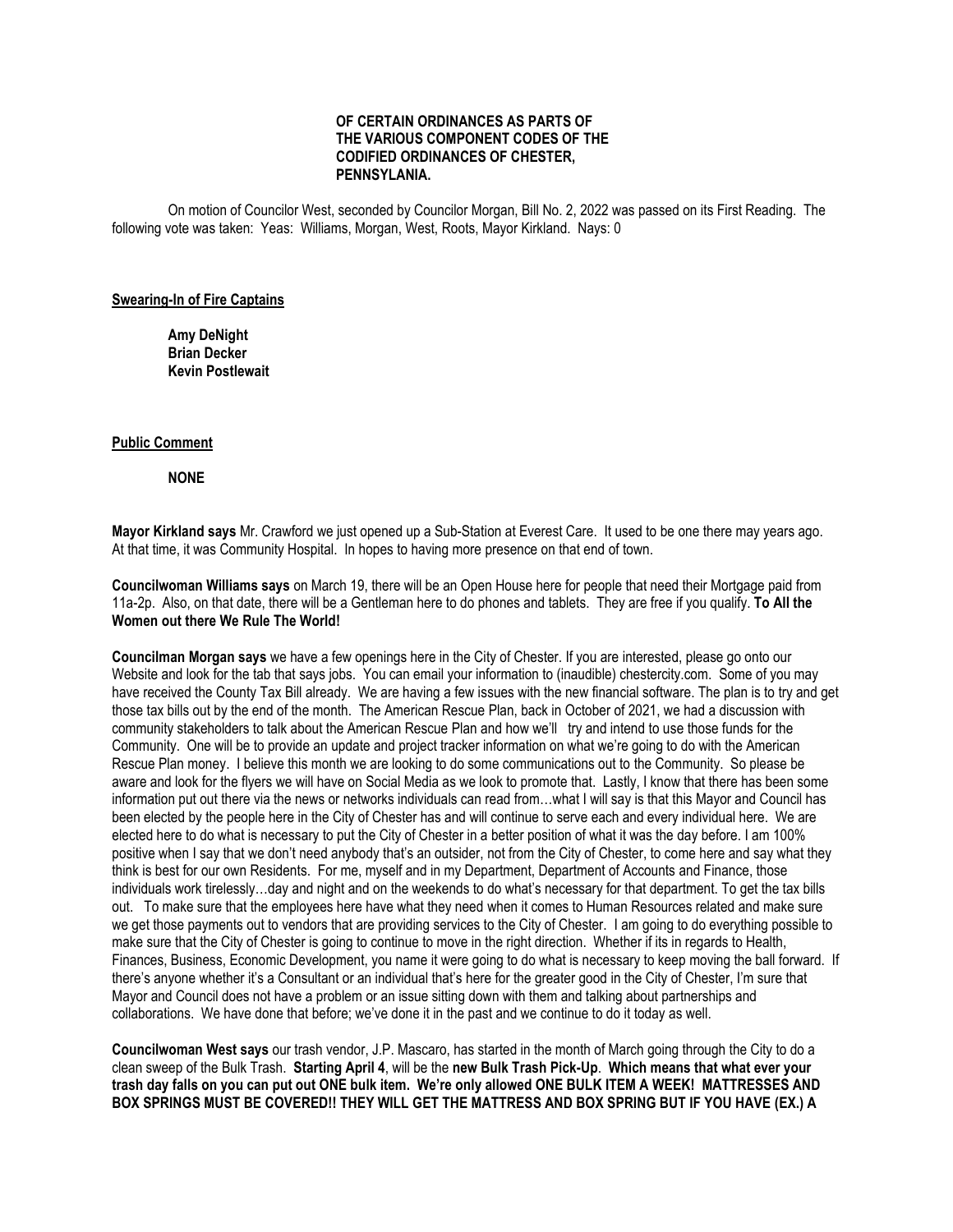**DINETTE SET/BEDROOM SET, YOU CAN ONLY PUT OUT ONE PIECE AT A TIME!!** This will eliminate a clutter of bulk trash on the sidewalk. You will get a Postcard in the mail. Certain appliances will be picked up. **Appliances with freon in them will not be picked up by the trash vendor. You can call those items into the City to the Streets Department.**

**Councilman Roots says** my short time here I can just see that the relationship between the The City and Receiver is deteriorating right before my eyes. It's to the point that they're taking us to Court on three issues related to us not adhering to their orders or their directives. One of them has to do with us raising our salaries by \$10,000.00. The other is on a liquor license we approved and the third is something that we didn't vote on but they are alleging that (inaudible) responsibilities of our Director of Finance. I voted against the salary increase and the liquor license. The Director of Finance issue didn't come up for a vote. But this body, Mayor and Council, rejected the Receiver's order and has chosen to fight them in Court. For now, I'm going to side with my Colleagues in this legal action for the following reasons: It's probably the only way to determine the scope of authority the Receiver actually has when he (inaudible) these orders; he is firm in his belief that the powers vested in him as Receiver gives him this authority; and we believe he's over stepping his bounds. This is a perfect opportunity for this issue to be clearly defined by the Courts. Until such decision is made, I don't see how the Receiver and the City can productively work together to resolve the financial issues that face the City. I'm not in favor of working collaboratively with the Receiver's Team following his orders and directives although as expected most of them are related to City Finances and not always in my Department. I believe like Councilman Morgan just stated that we can manage our own finances. But based on where we are we need help and the Receiver's Team is here to provide help. We have to be willing to admit that we need help. I don't believe they want to be here anymore than what we want them to be here. But while they're here we should take full advantage of their expertise and their (inaudible) unlimited budget to access resources that we can never afford on our own. What we want to see at the end of this process is that we're out of receivership. This court case is extremely important. I think it's going to clearly define what the roles are they have because many of these things have been tested in Court. So, let's go to Court. Let's figure it out. Let the Judge decide! I'm on this side. I'm with the Chester group!

**Mayor Kirkland says** the Receiver has made some statements that just weren't (inaudible). When the Receiver arrived here in the City of Chester, we welcomed him with open arms. There is no documentation that he has asked me of that I did not give him. It seems as though every thing that we provided for him for some strange reason can be used against us and not in partnership. The Receiver has now said…it's taking a personal swipe at myself when he says "Liquor License awarded to City Employee related to Mayor Kirkland". That's not true. That's a lie. First of all, **THE CITY DOES NOT AWARD LIQUOR LICENSES!** They are awarded by way of the Liquor Control Board! What the City did…he reads **(See attachment #2).** When you try to defame persons and try to mislead a whole community it is wrong. These young people down here have been digging in their pockets. This Downtown has been dormant and some of these buildings for over 30 years. The Young People have taken the initiative to take their hard own money and invest in these shuttered buildings. I don't care if you work for City Council or a business someplace else, if you take the time and the initiative to invest in this Community and you do everything properly and above board, we will support you. These young people are investing and I will not walk away or turn away from their investment. As for the other stuff that he said then there will even further court dates because you cannot scandalize my name like that. It's hard working with persons like that. He says "The Chester Receiver takes City Officials to Court for interfering with financial recovery act". We have never done that. He says "The City of Chester is about to go bankrupt". How do you go bankrupt and we got \$32 million dollars in the bank (inaudible)? This is how open I've been with the Receiver...You have the Chester Water Authority and someone is saying we will give you \$500 million dollars for that Authority and you have the Chester Water Authority that is saying we will give you \$61 million dollars not sale. What you have not seen which the Receiver knows because I shared it with them, there's the bigger chunk of the iceberg underneath that \$61 million dollars to (inaudible) of \$375 million dollars. He hasn't shared that with the folks. If I'm not mistaken, I think that's how Harrisburg got out by selling the system. I have the documents for whoever wants to review them. You can get a copy from me! Finally, he said something about pay raises. What we did is the year before being elected, we saw what they did to Mayor and Council salary (reduced them on purpose), we put the salaries back to what they were supposed to be and we ran an election, had we lost or whoever replaced that individual would have gotten that salary. What they won't tell you is when the Receiver's boss was the Mayor of York, if you want this information I got it, so it says "City Council okays generous raises for Bracey's Officials after a heated debate". Kim Bracey was the Mayor of York. She was going out of office in December of 2017. Two to three weeks before she left office, she gave raises to…\$16,000 raise to Receiver Doweary, \$11,000 raise to Mr. (inaudible), and a \$10,000+ raise to another young lady on her staff on her way out the door. Now let's talk about what's ethical and what's not. We never did that. We never hid behind no mess like that. The Receiver Doweary said that those raises were justified because he looked at six other municipalities that was similar to York and based their raises off of those other communities. This young lady has never taken the City's healthcare (Councilwoman Williams). We saved the City money. I didn't start taking the City's healthcare until two years ago. I didn't even take a paycheck my first year as Mayor and this one was 12 years without a raise (Councilwoman West). But for them to be so hypocritical. Then Mr. Murphy came out and said "you know they apologized to you". I said